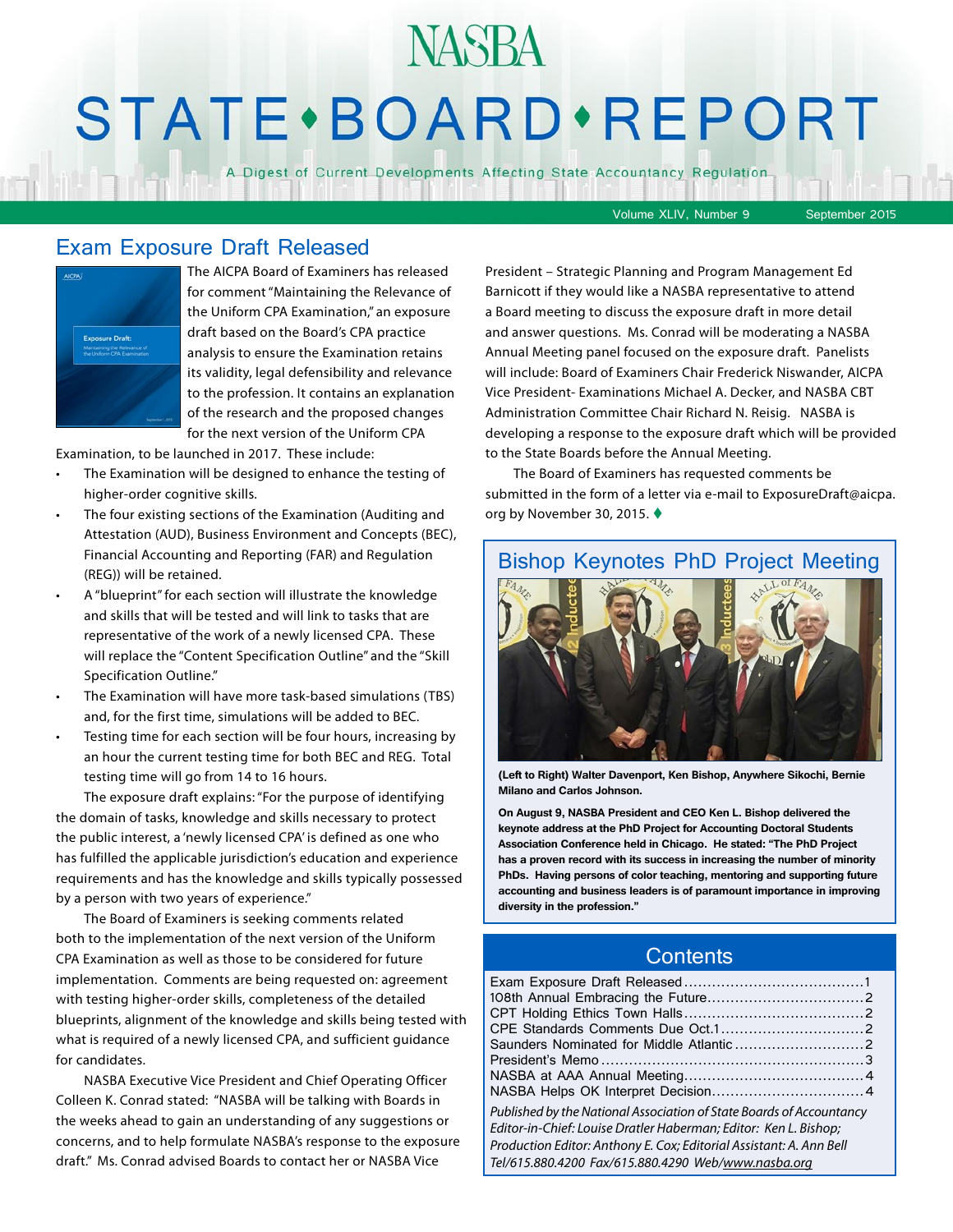### 108th Annual Embracing the Future

Kicking off NASBA's 108th Annual Meeting, to be held October 25- 28, 2015, in the Laguna Cliffs Marriott Resort in Dana Point, California, will be James H. Johnson, Jr., the William R. Kenan Jr. Distinguished Professor of Strategy and Entrepreneurship and Director of the Urban Investment Strategies Center at the University of North Carolina. Dr. Johnson is



**James Johnson Donna Brazile**

a lead researcher in the causes and consequences of inequality in American society, as well as entrepreneurial approaches to address these issues. Joining NASBA leaders to address the conference will be leaders from the American Accounting Association, the AACSB, Western Governors University, and the American Institute of CPAs. Panelists will discuss: key elements of the exposure draft for the next version of the Uniform CPA Examination; how schools and accreditors are recognizing changes in education; State Boards' enforcement efforts and their response to the Department of Labor's findings; what State Boards can do now to get the most out of the



#### CPT Holding Ethics Town Halls

A series of public ethics discussions are being hosted by the NASBA Center for the Public Trust on university campuses in the Mountain and Southwest Regions. Collaborating with Dr. Kelly Richmond Pope, Chief Content Officer of Helios Digital Learning, and the Daniels Fund, the CPT is going to be presenting footage from an in-process documentary entitled "All the Queen's Horses," which tells the story of Rita Crundwell, former controller of Dixon, IL, who embezzled \$53-million from the city over 20 years. The "Ethics Town Halls" will give attendees an opportunity to ask questions and receive more information about the documentary in development. These events are open to students, faculty and business and community leaders.

The Ethics Town Hall meetings are scheduled for: *September 2 – University of Utah, Salt Lake City September 17 – University of Wyoming, Laramie September 24 – Colorado Mesa University, Grand Junction September 29 – New Mexico State University, Las Cruces October 6 - University of Colorado, Denver October 8 – University of New Mexico, Albuquerque October 22- University of Northern Colorado, Greeley November 5- University of Colorado, Colorado Springs November 18 – Colorado State University, Fort Collins November 19 – University of Colorado Law School, Boulder*

CPT President Alfonzo Alexander explained that the Ethics Town Hall program is designed to educate the public about white-collar crime and the importance of ethical decision-making to society.  $\blacklozenge$ 

peer review program; ways to bring diversity into the profession; and updates on NASBA's activities.

Donna Brazile, televised journalist on CNN and ABC, will present an overview of the national political landscape, which both attendees and guests will be invited to hear. The *New York Times* has said that Ms. Brazile's "political opinions are as fiery as Tabasco" and

*O* magazine has listed her as a "remarkable visionary." In addition, a social activity program for guests is planned. Regional breakfast meetings and receptions will give attendees opportunities to exchange information on how Boards are handling common issues.

NASBA Chair Walter C. Davenport stated: "We are going to be focusing on topics of concern to all State Boards and we would like all Boards to be represented at the Annual Meeting to share their views." Scholarships are available for voting delegates of Boards that need assistance. Contact Thomas Kenny (tkenny@nasba.org) for scholarship details.  $\blacklozenge$ 

#### CPE Standards Comments Due Oct. 1

All comments on the proposed revisions to the Statement on Standards for Continuing Profession Education Programs should be sent to Jessica Luttrull (Jluttrull@nasba.org) by Thursday, October 1, 2015. The exposure draft can be found on the NASBA website at http://nasba.org/files/2015/05/AICPA-NASBA-CPE-Standards-Exposure-Draft-April-2015v2.pdf.

Key features of the new standards are the addition of two new CPE delivery methods, nano-learning and blended learning, and the requirement that CPE providers maintain license information and status of CPA, tax attorney and/or enrolled agents that are used in the development of accounting, auditing and tax programs.

The proposed revisions were developed by the Standards Working Group and the AICPA/NASBA CPE Standards Committee. Maria L. Caldwell, Esq., NASBA chief legal officer and director of compliance services stated: "The currently available delivery methods have remained, but the new nano-learning and blended learning delivery methods reflect the need for learning that is more personalized and on demand."  $\blacklozenge$ 

#### Saunders Nominated for Middle Atlantic

ata terdakat biran batan udar bawai barata dan dan bawai basa barat batan da



**Saunders**

The NASBA Nominating Committee met on August 21, 2015 and selected Stephanie S. Saunders, CPA, Chairman of the Virginia Board of Accountancy, to be their nominee for Middle Atlantic Regional Director (2015-2016). Ms. Saunders has served on the Board for three years and is a shareholder with Saunders & Saunders, PC, in Virginia Beach, VA. The election of NASBA's directors and officers will take place during the NASBA Annual Business Meeting on October 27, 2015 in Dana Point, California. ♦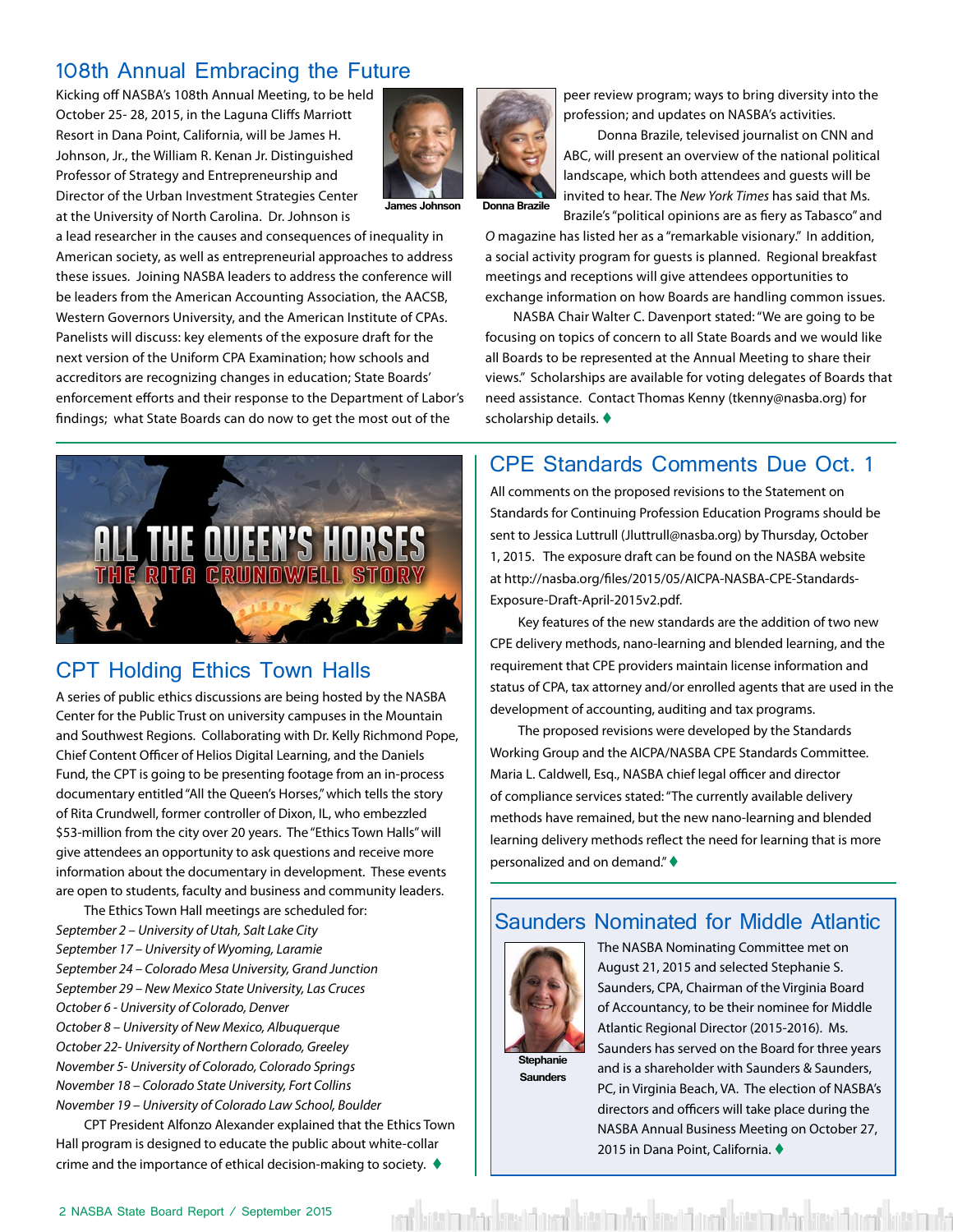# PRESIDENT'S MEMO

## **I Am Concerned!**

Most of you know of my work background, which essentially has two parts: a career in lawenforcement followed by a career in regulation. While different, both parts share a common purpose in that each has been dedicated to public protection. Now that I am in my last decade of service, I am seeing changes and challenges to both law-enforcement and the regulation of the accounting profession that are difficult to tackle. Frankly, I am concerned.

I certainly will always have an interest in law-enforcement, but now my focus is clearly on accounting and the Boards of Accountancy's role in the protection of the public. In my last *President's Memo* I raised some eyebrows and irritated a few colleagues by discussing the importance of the U.S. CPA and the possible dilution of the credibility of the CPA profession. It wasn't my intent to annoy anyone, but it was certainly my intent to bring the discussion out into the bright light of day — and maybe to send a wakeup call to those who are either unaware of or apathetic to changes on the horizon.



**Ken L. Bishop President & CEO**

Let me disclose that after nearly 20 years of regulating, studying and coming to know the attributes of the profession, I have determined that the U.S. CPA credential, both for individuals and firms, is the highest bar for quality, credibility and ethics. Whether the services provided are audit, taxes, public accounting, consulting or in business and industry, for all these, the education, examination, experience and continuing professional development, which are verified and regulated by Boards of Accountancy, make the CPA the premium benchmark.

So, what is the reason for my concern? We are at a point in time when a significant percentage of the population of U.S. CPAs are baby boomers who are retiring at an increasing rate. Although the enrollment of students in accounting education in our colleges and universities is at record numbers, we are seeing a decreasing percentage of accounting graduates sitting for the Uniform CPA Examination, resulting in the number of new CPAs being relatively flat. In effect, the number of new CPAs entering the profession neither fills the void created by the retiring CPAs nor the increased need for new talent in the robust accounting profession.

NASBA has devoted significant resources to both collect and analyze data to better understand the behavior of accounting graduates. We have developed strategies for addressing diversity in the profession so that we are prepared for the continuing demographic changes of the country. As I mentioned last month, the NASBA strategic plan mandates that we make growing the CPA licensing pipeline a high priority.

The potential of decreasing numbers of CPAs can have an impact on corporate/government requirements, professional association membership and, yes, even Boards of Accountancy. There is no doubt that we will all have to think outside the box. My concern is that some of the suggestions, reactions and remedies that I have been made aware of raise possible threats to public protection. There are proposals for altering everything including the amount and type of education, the toughness of the Examination and the scope of practice privileges. Even whether potentially confusing credentials can be used by non-CPAs and whether those non-CPAs should be allowed to join organizations that have been traditionally limited to CPAs are being proposed and discussed. Change is inevitable. I get that. But, I am concerned about choosing the best options.

I have always been, and will always be, a proponent of change. I championed CPA mobility, global reciprocity, diversity and other changes that were challenging for many at the time. To mitigate the concerns on those issues we worked with Boards of Accountancy, AICPA and state CPA societies to develop strategies, enforcement capabilities and compensating controls to make sure the public is protected. We have to exercise that same level of caution, review and due diligence as we consider proposed changes.

I think we can meet the challenges of the future, but, for now, I am concerned about how we get there.

*Semper ad meliora (Always toward better things).*

In L. Bohop

*— Ken L. Bishop President & CEO*

misted from Meant of further detail from Meant of the Catal from Meant of the Catal for